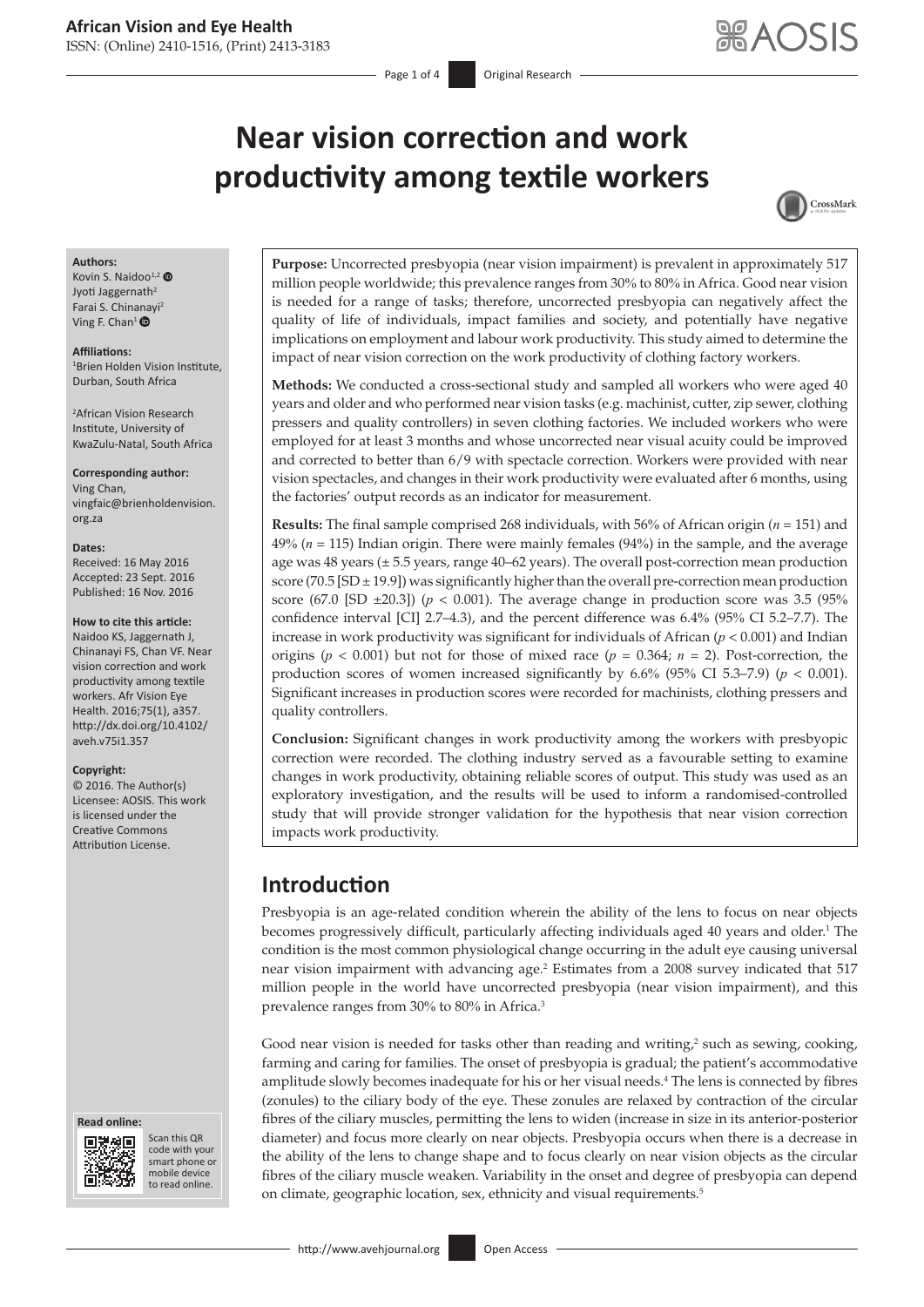The simplest and most cost-effective method of correcting presbyopia is through spectacle correction. Despite this, many people (as high as 95%) with uncorrected presbyopia do not have access to a pair of affordable reading spectacles, mainly as a result of limited access to primary eye care services.<sup>3</sup> Uncorrected presbyopia affects the quality of life of individuals, their family and society, and can have negative implications towards their employment.<sup>6</sup> These negative implications may also include dissatisfaction with their ability to perform tasks that require the use of near vision such as cooking, sewing and weeding.<sup>2</sup> The estimated global economic productivity loss due to uncorrected presbyopia is \$202bn.7

Failing to provide for the vision health needs of their citizens, many countries may experience detrimental effects on labour productivity. Anecdotal evidence has suggested that uncorrected near refractive error can decrease work productivity. Stemming from the limited published evidence on spectacle correction and worker productivity, this preand post-intervention study over a 6-month period intends to investigate increases in the work productivity of textile factory workers following an eye assessment and near vision spectacle correction.

# **Methods**

## **Study sample**

The study included 268 textile workers from seven clothing factories in KwaZulu-Natal, South Africa (see Table 1). The clothing sector is well established, with three levels of manufacturers; many are operational and handle cutting, making and trimming. Other participant manufacturers are design houses and independent retailers who specialise in

pre-production and distribution. As textile manufacturing includes a number of skills, we selected only factories which involve quantifiable near vision tasks, such as using a machine for sewing, cutting fabrics, making buttonholes and sewing on buttons and zips.

In this explorative study, we employed an exhaustive sample of all textile factory employees who were 40 years of age and older (mean  $48 \pm 5.5$  years of age), and who performed tasks of a machinist, cutter, zip sewer and others (ironing and quality control) in the seven textile factories. We only included textile factory workers who have worked at least 3 months in the factory. We further divided the participants into different groups, such as gender, ethnicities, education and responsibilities while performing analyses.

The operational definition of 'presbyopia' in this study was those whose near visual acuity (VA) can be improved to at least 6/9 equivalent at near and who were not currently wearing near vision spectacles with corrected VA better than 6/9. Participants with reduced vision caused by other eye conditions were excluded from the study and referred to the nearest eye care facility for management.

### **Clinical examination**

We gave all participants an ocular assessment, which included a comprehensive case history, distance and near VA testing, objective and subjective refraction, colour vision and ocular health examination. Distance VA was tested using a LogMAR chart at 4 m, whereas near VA was tested using a near LogMAR chart at 40 cm. Each participant was given objective and subjective refractions to determine their near refractive status. All participants who were identified as

**TABLE 1:** Mean production scores in Phases 1 and 2 and changes in production scores with correction for presbyopia.

| Demographic profile                    | $\boldsymbol{n}$ | $\%$ | Phase 1 production<br>scores |                          | Phase 2 production<br>scores |                          | Change, production<br>score, mean |                | Change        |                              | Significance |
|----------------------------------------|------------------|------|------------------------------|--------------------------|------------------------------|--------------------------|-----------------------------------|----------------|---------------|------------------------------|--------------|
|                                        |                  |      | Mean                         | s.d.                     | Mean                         | s.d.                     | Mean                              | 95% CI         | $\frac{0}{0}$ | 95% CI                       |              |
| <b>Ethnicity</b>                       |                  |      |                              |                          |                              |                          |                                   |                |               |                              |              |
| African origin                         | 151              | 56.3 | 66.9                         | 23.6                     | 71.1                         | 23.0                     | 4.2                               | $3.2 - 5.2$    | 7.8           | $6.2 - 9.4$                  | p < 0.001    |
| Mixed race                             | $\overline{2}$   | 0.8  | 64.5                         | 10.6                     | 67.0                         | 2.8                      | 2.5                               | $-67.4 - 72.4$ | 4.9           | $-110.7 - 120.6$ $p = 0.364$ |              |
| Indian                                 | 115              | 42.9 | 67.1                         | 15.1                     | 69.8                         | 15.2                     | 2.7                               | $1.4 - 3.9$    | 4.6           | $2.7 - 6.6$                  | p < 0.001    |
| Gender                                 |                  |      |                              |                          |                              |                          |                                   |                |               |                              |              |
| Male                                   | 16               | 6.0  | 74.8                         | 19.0                     | 77.1                         | 20.2                     | 2.4                               | $-0.3 - 5.0$   | 3.1           | $-0.3 - 6.6$                 | $p = 0.074$  |
| Female                                 | 252              | 94.0 | 66.5                         | 20.3                     | 70.1                         | 19.8                     | 3.6                               | $2.8 - 4.4$    | 6.6           | $5.3 - 7.9$                  | p < 0.001    |
| <b>Education</b>                       |                  |      |                              |                          |                              |                          |                                   |                |               |                              |              |
| No formal schooling                    | 2                | 0.8  | 45.0                         | 7.1                      | 52.0                         | 7.1                      | 7.0                               |                | 15.8          | $-6.5 - 38.0$                |              |
| Primary school incomplete              | 52               | 19.4 | 69.3                         | 28.6                     | 74.6                         | 28.4                     | 5.3                               | $4.0 - 6.6$    | 9.3           | $7.1 - 11.5$                 | p < 0.001    |
| Primary school complete                | 18               | 6.7  | 57.3                         | 14.7                     | 63.2                         | 14.0                     | 5.8                               | $3.6 - 8.1$    | 11.1          | $7.3 - 14.9$                 | p < 0.001    |
| Secondary school incomplete            | 151              | 56.3 | 67.7                         | 18.5                     | 70.2                         | 17.7                     | 2.5                               | $1.3 - 3.6$    | 4.7           | $3.0 - 6.4$                  | p < 0.001    |
| Secondary or high school<br>complete   | 43               | 16.0 | 66.8                         | 15.2                     | 70.7                         | 16.5                     | 3.9                               | $1.6 - 6.2$    | 6.2           | $2.6 - 9.8$                  | p < 0.001    |
| Skill learn on job or vocational       | $\mathbf{1}$     | 0.4  | 67.0                         | $\overline{\phantom{0}}$ | 82.0                         | $\overline{\phantom{a}}$ | 15.0                              | $\overline{a}$ | 22.4          |                              |              |
| Not stated                             | $\mathbf{1}$     | 0.4  | 61.0                         | $\overline{\phantom{a}}$ | 60.0                         | $\overline{\phantom{a}}$ | $-1.0$                            | $\overline{a}$ | $-1.6$        |                              |              |
| Responsibility                         |                  |      |                              |                          |                              |                          |                                   |                |               |                              |              |
| Cutter                                 | 2                | 0.8  | 46.5                         | 16.3                     | 50.0                         | 11.3                     | 3.5                               | $-41.0 - 48.0$ | 10.0          | $-117.1 - 137.1$ $p = 0.250$ |              |
| Machinist                              | 207              | 77.2 | 65.0                         | 16.7                     | 68.5                         | 15.9                     | 3.5                               | $2.6 - 4.5$    | 6.6           | $5.1 - 8.0$                  | p < 0.001    |
| Button or zip tailor                   | 1                | 0.4  | 61.0                         | $\overline{\phantom{a}}$ | 60.0                         | $\overline{\phantom{a}}$ | $-1.0$                            |                | $-1.6$        |                              |              |
| Others (Iron and quality<br>assurance) | 58               | 21.6 | 74.9                         | 28.7                     | 78.5                         | 29.0                     | 3.7                               | $2.0 - 5.3$    | 5.8           | $3.3 - 8.3$                  | p < 0.001    |

CI, confidence interval; s.d., standard deviation.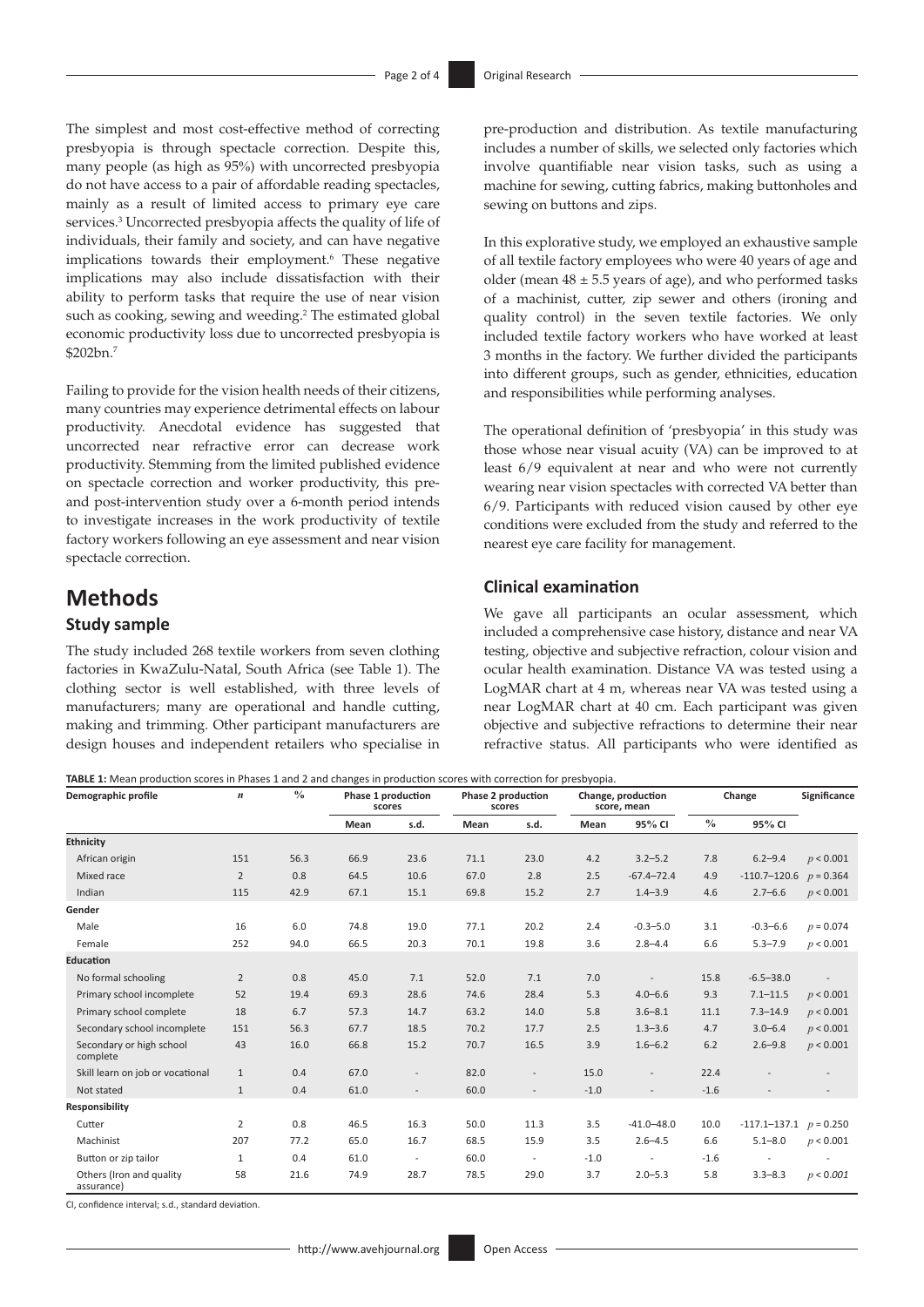being near vision impaired or presbyopic were given a full refraction, and corrective spectacles were supplied. All corrections were specifically for near vision in the form of single vision near spectacles. Any factory workers with an eye condition which may have affected their near vision, other than presbyopia, were referred for further management and excluded from the study.

#### **Outcome measures**

Before the implementation of the study, we obtained 3-month work productivity scores of each participant from the factory managers. A follow-up study was conducted 6 months after the initial visit. In the interim, regular telephonic reminders were conducted to remind the participants on the need to wear their correction (spectacles) during work and when conducting their work tasks. During follow-up, the participants' 6-month work productivity scores were collected from the factory managers.

Ergonomic factors were noted and considered in the initial visit to the seven textile factories before conducting the clinical eye examination and follow-up study. The visual demand of such tasks requires the consideration of a very large target size that enables the worker to perform the task comfortably and efficiently without having to strain his or her vision; sufficient viewing time to recognise details that are difficult to see at a glance; and adequate and consistent lighting which ensures a comfortable environment for any employee, irrespective of the work task or characteristic.

### **Data analysis**

Outliers were considered to be values lower than or greater than 1.5 times the inter-quartile range (IQR). The IQR is the difference between the 75th and 25th percentiles. Comparisons between the baseline and follow-up data sets were conducted using the paired *t*-test because each individual had a baseline production score and a follow-up production score. The results were tested at a 5% level of significance.

The work productivity score was defined per individual as the amount of production in kilogrammes (kg), which passed quality assurance per day. Percentage change in work productivity was calculated as follows:

100 (Work productivity after correction, kg - Work

productivity beforecorrection,kg)

Work productivity before correction, kg [Eqn 1]

'Passed quality assurance' refers to jobs that passed the quality check by line supervisors.

## **Ethical considerations**

The research protocol was reviewed and approved by the Biomedical Research Ethics Committee (BREC), University of KwaZulu-Natal, South Africa. A copy of the information document was given to the participants, and informed

consent was sought after explaining the aims and potential risks of the study. Participants also reserved the right to withdraw from the study at any point during the study.

## **Results**

In Phase 1, there were 290 participants who were included in the study, and we were able to follow-up with 268 participants in Phase 2 (response rate = 92.4%). The loss of follow-up was because of transfer to other tasks or departments, making the change in productivity scores impossible for comparison. Participants who had their productivity scores recorded in Phases 1 and 2 were the only ones included in this study to remove bias introduced by non-participants in either Phase 1 or Phase 2. Therefore, a total of 268 participants had their production scores reported in both phases. Productivity scores were reported by categorising them according to demography and responsibility at work.

Overall, outliers were observed in Phase 1 and Phase 2 productivity scores and differences between Phases 1 and 2 productivity scores. These were investigated and kept in the analysis as they were expected values from participants with different responsibilities except for where the percentage difference was more than or less than 1.5 times the IQR. In total, 22 participants had values between the intervals (from -47.4% to -23.1%) and (38.3% – 350.0%), and these were found to be outliers and removed from the analysis. We omitted the 22 participants to allow further analysis.

The overall production mean score for Phase 2 (70.5  $[\pm 19.9]$ SD]) was significantly higher than the overall production mean score for Phase 1 (67.0 [± 20.3]) (*p* < 0.001). The average change in production scores was 3.5 (2.7–4.3), and the percent difference was 6.4% (5.2–7.7).

There was an increase for the three ethnic groups included in the study; however, the increase was significant for the participants of African and Indian (*p* < 0.001, respectively) communities except the mixed race  $(p = 0.364)$ . Perhaps, the latter was insignificant because of the number of participants where there were only two participants. Production scores between phases increased by 7.8% (6.2% – 9.4%) for the black participants (see Table 1).

Females significantly increased their production between Phase 1 and Phase 2 by 3.6 (2.8–4.4) translating to 6.6% (5.3% – 7.9%) (*p* < 0.001). On the other hand, there was an increase of 2.4 (-0.3–5.0) translating to 3.1% (-0.3–6.6) for males even though it was not significant  $(p = 0.074, \text{ see}$ Table 1). Most of the educational categories had a significant increase in production scores except for no formal schooling and vocational training. The groups had only two participants and one participant, respectively. The highest significant increase by the level of education was 5.8 (3.6–8.1), which is 11.1%  $(7.3\% - 14.9\%)$  ( $p < 0.001$ ) for those who completed primary school (see Table 1).